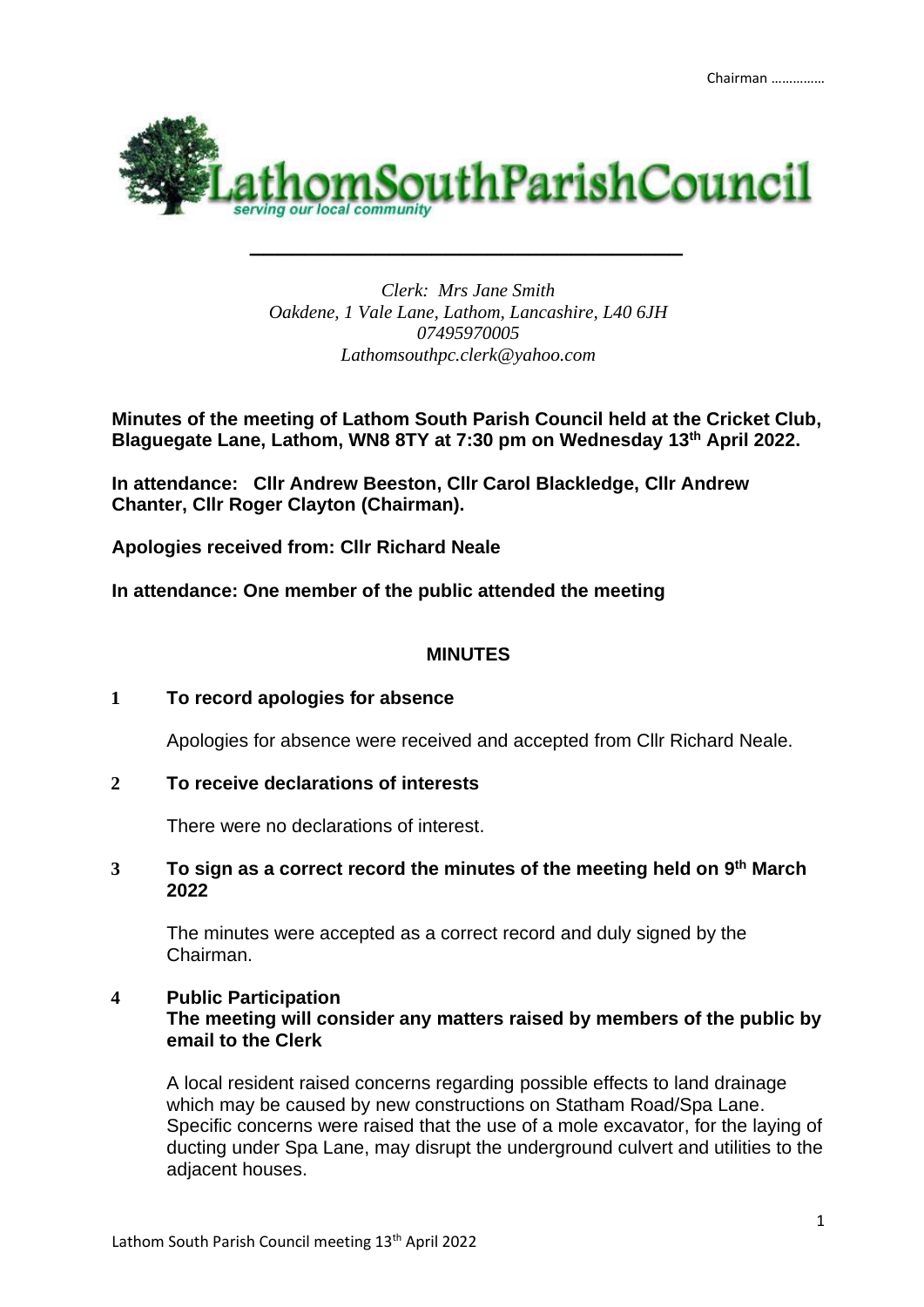### **5 To receive the Tree Warden report**

As Westhead Parish Church was to be open over Easter, Cllr Beeston advised that he would make enquiries to see if arrangements could be made for the church to be opened for refreshments during a tree walk to be arranged.

Several suggestions had been received as to a suitable Jubilee tree. Thought was given to planting a small tree to represent the time from the Queens Platinum Jubilee onwards. It was resolved to plant a donated Horse Chestnut and to purchase a Weeping Willow for planting in a wet area.

The Clerk agreed to look at prices for a commemorative plaque and distribute quotes to Councillors for consideration.

#### **6 To ratify and authorise payment of accounts presented**

| Santander                       | 160322  | Bank charges             | d.d. | £0.10   |
|---------------------------------|---------|--------------------------|------|---------|
| <b>DEC</b>                      | 230322  | <b>Ukraine Appeal</b>    | b.t  | £500.00 |
| <b>CPRE</b>                     | 230322  | Appeal for funds         | b.t  | £100.00 |
| J Smith                         | 2903222 | Clerk's gross salary Mar | S.O  | £421.00 |
| <b>Classic Garden Furniture</b> | 030422  | Benches deposit          | b.t  | £600.00 |
| Design 4 Print                  | 110422  | <b>Newsletters</b>       | b.t  | £215.00 |
| <b>Cricket Club</b>             | 130422  | Room hire                | b.t. | £45.00  |

The accounts were ratified and authorised for payment.

#### **7 To discuss any current planning issues:**

Application Number: 2022/0215/FUL Proposal: Single storey rear extension Location: 10 Meadow Nook Drive Lathom Skelmersdale WN8 8AA

No objection

Application Number: 2022/0138/FUL Proposal: Conversion of existing barn to dwelling including hard and soft landscaping works and new vehicular/pedestrian accesses to the existing farmhouse and proposed dwelling. Location: Slate Farm Slate Lane Lathom Skelmersdale Lancashire WN8 8UY

Although there was no objection to the conversion, concerns were raised about the impact on resident Barn Owls which habitually use an owl nesting box located in the existing barn. The documentation available for viewing on the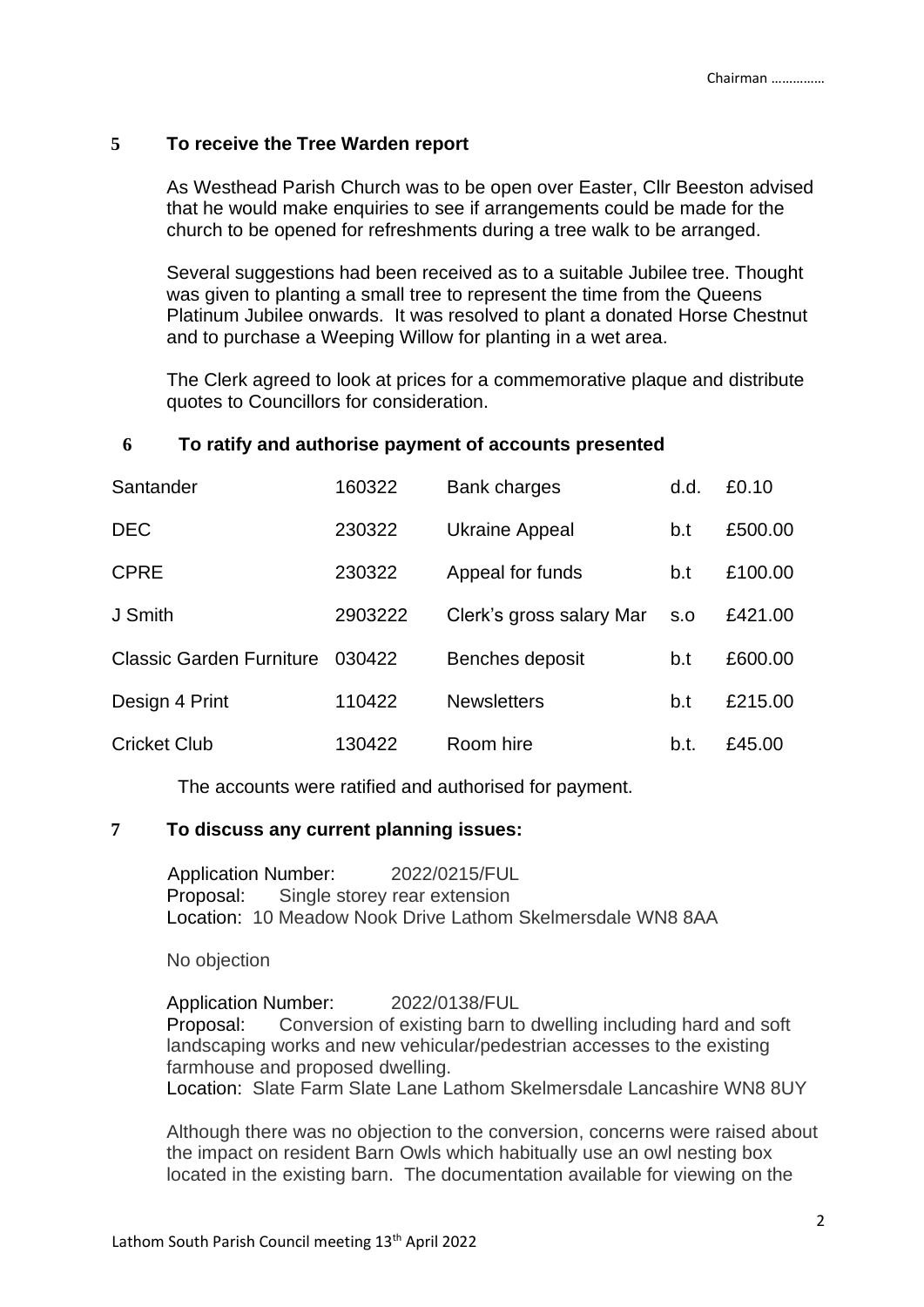planning portal did not include any details of action to be taken to provide suitable alternative nesting arrangements for the Barn Owls. This needs to be taken into consideration as Barn Owls are a protected species.

#### **8 To receive income and expenditure for Financial Year 2021/22**

The meeting received the income and expenditure figures below. It was noted that there was a 38p discrepancy.

Balance as at 31st March 2022

| Reserve account (unallocated CIL)<br><b>Current account</b> | £86,652.38<br>£16,619.05 |
|-------------------------------------------------------------|--------------------------|
| TOTAL                                                       | £103,271.43              |
| Opening balance 31 <sup>st</sup> March 2021:                | £135,429.70              |
| Income<br>Expenditure                                       | £14,345.86<br>£46,504.51 |
| TOTAL                                                       | £103,271.05              |
| Plus discrepancy carried forward                            | £0.38                    |
| TOTAL                                                       | £103,271.43              |

CIL money accounts for £35,772.48 of expenditure during 2021/2022

### **9 To receive information pertaining to the external audit covering five years from 2017/18 to 2021/22**

The Clerk advised that PKF Littlejohn had been appointed by [Smaller](https://s.factsline.com/redir.php?trans=3158044f-ab92-11ec-9df8-068c856fb256@cflapi2.factsline.co.uk&cs=35&loc=http://www.localaudits.co.uk/)  [Authorities' Audit Appointments Ltd](https://s.factsline.com/redir.php?trans=3158044f-ab92-11ec-9df8-068c856fb256@cflapi2.factsline.co.uk&cs=35&loc=http://www.localaudits.co.uk/) (SAAA) as the external auditor for the 5 financial years from 2017/18 to 2021/22. The Annual Governance and Accountability **Returns** (AGARs) and supporting documentation deadline is Friday 1 July 2022. The clerk to check whether this meant having an audit to cover retrospective audit periods or just for the 2021/2 year.

#### **10 To consider the Clerk's terms and conditions**

This item was discussed in the absence of the Clerk and the Clerk was informed subsequently that her appointment was being confirmed and she was being offered a salary increase to three points higher on the current scale, which might well be increased under the normal national review arrangements. The increase would apply for April onwards.

#### **11 Proposal to adopt the revised Members Code of Conduct**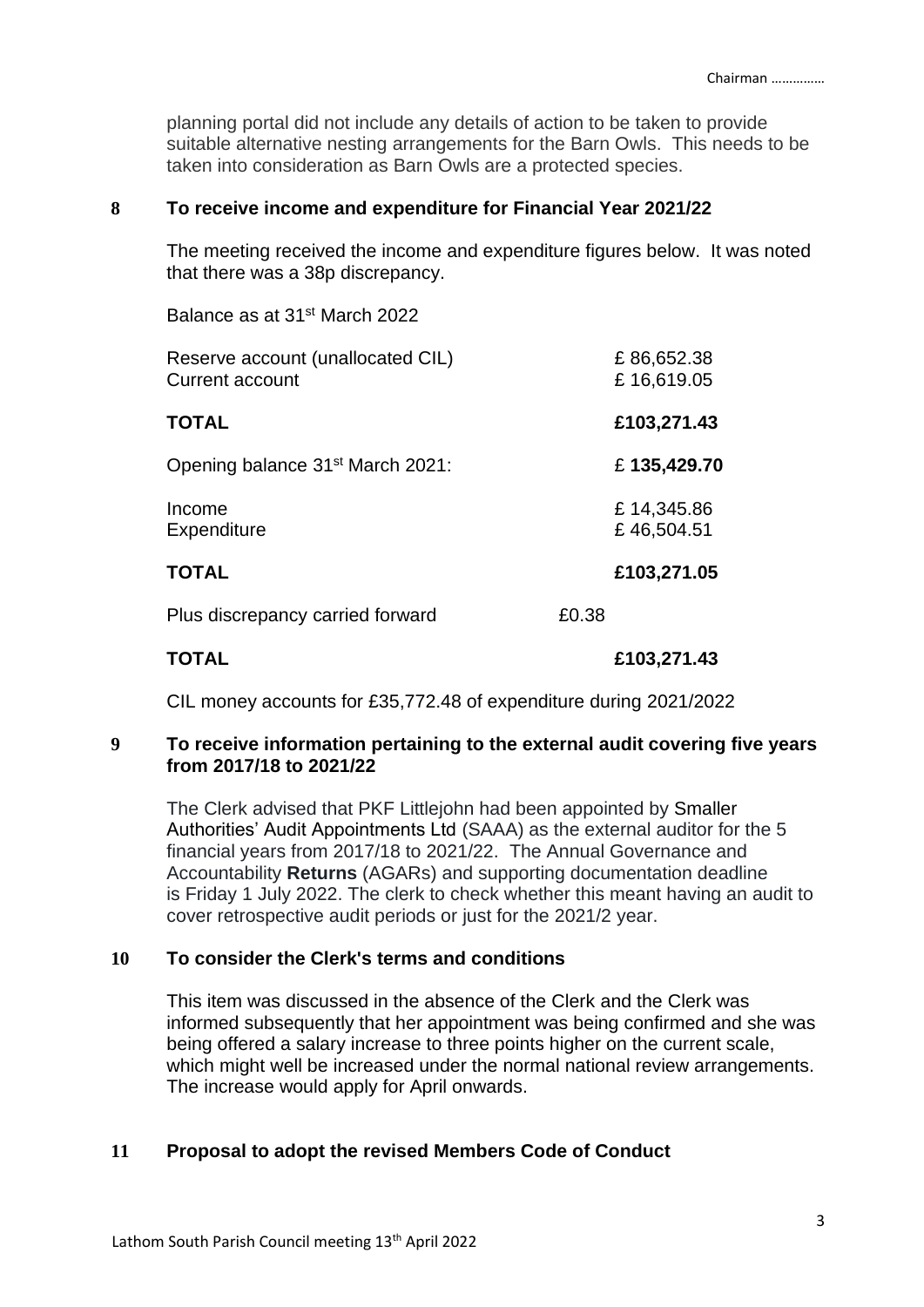The meeting resolved to adopt the revised WLBC Members Code of Conduct.

## **12 To consider the revised draft copy of LCC's Speed Indicator Devices (SpID) Policy and Procedures**

The LCC revised SpID policy and procedures document had been circulated for consideration. No comments were raised.

### **13 Update on Jacobs Wood**

There were signs of invasive weed regrowth in Jacobs Wood. Andrew Greenough had advised that he could spray in Jacobs Wood when he carried out work in Swells Wood.

The Clerk informed the meeting that an order for 2 benches had been placed with Classic Memorial Benches.

The meeting discussed requirements for signs highlighting that an area was for pedestrians only and not to be accessed by cycles, motorbikes or horses. It was resolved to purchase 5 'footpath only' aluminium signs for various locations.

## **14 Update on Swells Wood**

Andrew Greenough had made a site visit to Swells Wood to assess what work was required to make the area safe and chip the brash left in the central planted area. A breakdown of costs had been circulated to Councillors prior to the meeting. It was agreed that the main priority was to make safe the route trodden by walkers and carry out initial spraying of invasive weeds. Spraying of weeds in Jacobs Wood could be carried out at the same time, as it is part of an ongoing weed removal service needed as a result of previous lack of maintenance. It was estimated that would require 3 days work.

Although the central planted area had been thinned prior to the purchase of Swells Wood, the brash had been left in situ. Until work starts in that area it is not possible to estimate the costs to tidy the whole area. It was agreed that 2days chipping be carried out by two people as necessary and then the situation could be reassessed. It was noted that permission would be required from the local land owners to gain entrance with the chipper via their field.

It was resolved to employ Andrew Greenough to carry out a total of 5days work (with a labourer as necessary), focussing on making the area safe and to make a start on clearing the brash from the central planted area.

### **15 Update on Wayleave agreement with National Grid in respect of land on the north west and southeast side of Plough Lane Lathom, Land Registry title LA762664**